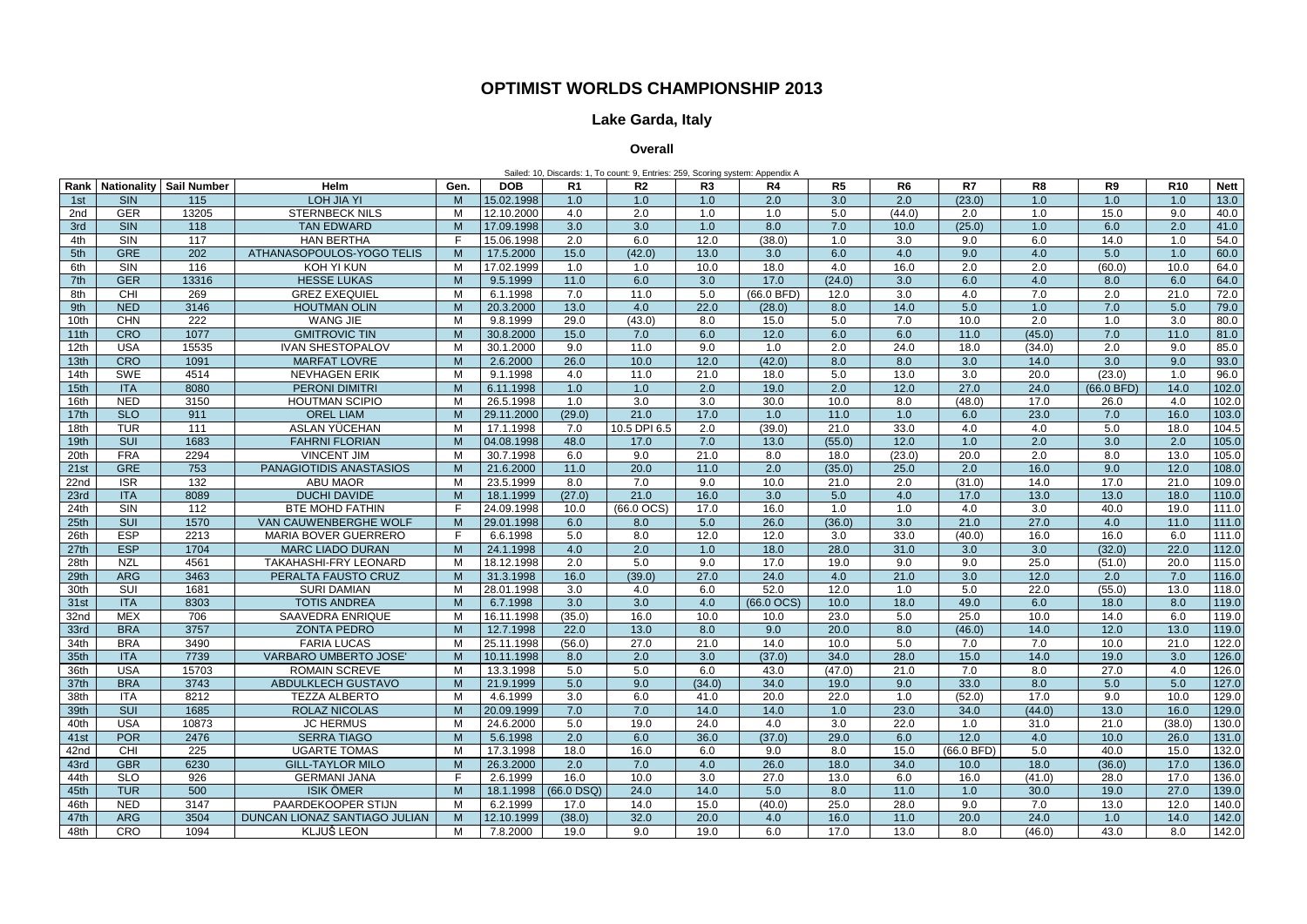| 49th         | <b>GBR</b>               | 6209        | <b>LABROUCHE DAVID</b>                     | M      | 8.1.1998             | 13.0            | 1.0          | 2.0          | 9.0          | 13.0         | 47.0         | 31.0          | 3.0                          | 24.0         | (66.0 BFD)        | 143.0          |
|--------------|--------------------------|-------------|--------------------------------------------|--------|----------------------|-----------------|--------------|--------------|--------------|--------------|--------------|---------------|------------------------------|--------------|-------------------|----------------|
| 50th         | <b>FRA</b>               | 2306        | <b>RULLEAU TANGUY</b>                      | M      | 26.1.1999            | 27.0            | 30.0         | 15.0         | 6.0          | 9.0          | 14.0         | 26.0          | (48.0)                       | 11.0         | 7.0               | 145.0          |
| 51st         | <b>GRE</b>               | 1527        | <b>GOURGIOTIS VASILEIOS</b>                | M      | 7.5.1999             | 21.0            | 36.0         | (43.0)       | 1.0          | 11.0         | 2.0          | 2.0           | 18.0                         | 34.0         | 24.0              | 149.0          |
| 52nd         | <b>GER</b>               | 13203       | <b>FELDHUSEN PAUL</b>                      | M      | 17.5.1998            | 30.0            | (42.0)       | 4.0          | 38.0         | 16.0         | 11.0         | 6.0           | 11.0                         | 2.0          | 35.0              | 153.0          |
| 53rd         | <b>ARG</b>               | 3159        | <b>DI LUCIANO TOMAS</b>                    | M      | 10.6.1998            | 7.0             | 4.0          | 10.0         | 29.0         | (39.0)       | 9.0          | 25.0          | 31.0                         | 18.0         | 21.0              | 154.0          |
| 54th         | SUI                      | 1677        | <b>RUF FABIEN</b>                          | M      | 16.01.1999           | 24.0            | 36.0         | 13.0         | 11.0         | 14.0         | 10.5 DPI 6.5 | 11.0          | 29.0                         | (38.0)       | 8.0               | 156.5          |
| 55th         | <b>POL</b>               | 1759        | <b>STANIUL MIKOLAJ</b>                     | M      | 5.8.2000             | 18.0            | 30.0         | 5.0          | 2.0          | 21.0         | 2.0          | 18.0          | 27.0                         | 34.0         | (39.0)            | 157.0          |
| 56th         | <b>ESP</b>               | 2093        | <b>ANTONIO LOPEZ</b>                       | M      | 19.10.1998           | 10.0            | 5.0          | 19.0         | 24.0         | 7.0          | (54.0)       | 4.0           | 10.0                         | 42.0         | 38.0              | 159.0          |
| 57th         | <b>AUT</b>               | 1080        | <b>LUCAN DAVID</b>                         | M      | 3.3.1999             | 19.0            | $(66.0$ OCS) | 7.0          | 5.0          | 4.0          | 5.0          | 43.0          | 66.0 BFD                     | 11.0         | 3.0               | 163.0          |
| 58th         | POL                      | 1756        | <b>URBANSKI MARCIN</b>                     | M      | 19.2.1998            | 19.0            | 20.0         | 30.0         | (53.0)       | 22.0         | 15.0         | 8.0           | 5.0                          | 35.0         | 11.0              | 165.0          |
| 59th         | <b>ARG</b>               | 3345        | <b>MONACO FACUNDO</b>                      | M      | 13.3.1999            | 11.0            | 22.0         | 16.0         | (47.0)       | 12.0         | 22.0         | 24.0          | 8.0                          | 22.0         | 30.0              | 167.0          |
| 60th         | <b>PER</b>               | 216         | <b>BRANDES JARIAN</b>                      | E      | 6.6.1998             | 10.0            | 39.0         | (58.0)       | 42.0         | 3.0          | 16.0         | 18.0          | 3.0                          | 10.0         | 30.0              | 171.0          |
| 61st         | <b>GBR</b>               | 6016        | <b>CLAPP MAX</b>                           | M      | 02.01.1998           | 25.0            | 10.0         | 4.0          | 3.0          | (66.0 BFD)   | 4.0          | 6.0           | 50.0                         | 66.0 BFD     | 5.0               | 173.0          |
| 62nd         | <b>SWE</b>               | 4511        | <b>JARUDD EMIL</b>                         | м      | 27.4.1998            | 4.0             | 23.0         | 18.0         | 15.0         | 22.0         | 26.0         | (66.0 BFD)    | 12.0                         | 14.0         | 39.0              | 173.0          |
| 63rd         | <b>TUR</b>               | 222         | <b>CITAK YIGIT YALCIN</b>                  | M      | 3.1.2001             | $(66.0$ DSQ)    | 21.0         | 16.0         | 11.0         | 11.0         | 31.0         | 50.0          | 28.0                         | 6.0          | 4.0               | 178.0          |
| 64th         | <b>PER</b>               | 282         | <b>FORONDA FRANCESCA</b>                   | E      | 24.9.1998            | 15.0            | 21.0         | 27.0         | (38.0)       | 26.0         | 7.0          | 17.0          | 21.0                         | 31.0         | 14.0              | 179.0          |
| 65th         | <b>CRO</b>               | 1046        | <b>STEVANOVIC SVEN</b>                     | M      | 30.5.2000            | 18.0            | 36.0         | 25.0         | 8.0          | 36.0         | 37.0         | 7.0           | 5.0                          | 10.0         | (66.0 DNC         | 182.0          |
| 66th         | <b>NED</b>               | 3148        | VAN DRIELEN ESMÉE                          | F.     | 29.6.1999            | 25.0            | 11.0         | 32.0         | 54.0         | 31.0         | (61.0)       | 12.0          | 12.0                         | 4.0          | 3.0               | 184.0          |
| 67th         | <b>NOR</b>               | 3740        | <b>UFFE TOMASGAARD</b>                     | M      | 3.11.2000            | 29.0            | (35.0)       | 30.0         | 14.0         | 28.0         | 7.0          | 25.0          | 15.0                         | 4.0          | 32.0              | 184.0          |
| 68th         | <b>UKR</b>               | 13          | <b>GUMENKO KATARYNA</b>                    |        | 13.6.1998            | 14.0            | 3.0          | 11.0         | 51.0         | 43.0         | 13.0         | 35.0          | 10.0                         | (66.0 BFD)   | 5.0               | 185.0          |
| 69th         | <b>GER</b>               | 13284       | <b>BORNEMANN DEIKE</b>                     | F.     | 1.10.2000            | 13.0            | 23.0         | 5.0          | 32.0         | 9.0          | 42.0         | 35.0          | (45.0)                       | 15.0         | 11.0              | 185.0          |
| 70th         | <b>DEN</b>               | 8453        | <b>FREDERIKSEN KENETH</b>                  | M      | 20.8.1998            | 16.0            | 2.0          | 34.0         | 25.0         | 9.0          | (54.0)       | 27.0          | 39.0                         | 21.0         | 18.0              | 191.0          |
| 71st         | <b>IRL</b>               | 1481        | <b>DURCAN HARRY</b>                        | M      | 8.12.1999            | 36.0            | 33.0         | 8.0          | 10.0         | 1.0          | 36.0         | 44.0          | (66.0 BFD)                   | 13.5 DPI 6.5 | 15.0              | 196.5          |
| 72nd         | <b>GBR</b>               | 6231        | <b>MARSTALLES BENNO</b>                    | M      | 19.4.2000            | 28.0            | 24.0         | (50.0)       | 13.0         | 26.0         | 33.0         | 8.0           | 32.0                         | 6.0          | 28.0              | 198.0          |
| 73rd         | <b>NZL</b>               | 4562        | <b>EGNOT-JOHNSON NICK</b>                  | M      | 14.6.1998            | 19.0            | 14.0         | 19.0         | $(66.0$ OCS) | 44.0         | 29.0         | 31.0          | 8.0                          | 32.0         | 4.0               | 200.0          |
| 74th         | CHI                      | 444         | PARODI COLOMBA                             | F.     | 7.1.1999             | 26.0            | 15.0         | 18.0         | 24.0         | (50.0)       | 16.0         | 26.0          | 9.0                          | 24.0         | 42.0              | 200.0          |
| 75th         | POL                      | 1452        | <b>SAWICKI MICHAL</b>                      | M      | 28.11.1998           | 17.0            | 14.0         | (52.0)       | 25.0         | 20.0         | 15.0         | 24.0          | 9.0                          | 45.0         | 32.0              | 201.0          |
| 76th         | <b>FRA</b>               | 1833        | <b>DEMANGE JEROME</b>                      | M      | 26.10.1999           | 46.0            | (56.0)       | 13.0         | 9.0          | 2.0          | 20.0         | 13.0          | 51.0                         | 33.0         | 15.0              | 202.0          |
| 77th         | <b>SWE</b>               | 4389        | <b>BERGSTRÖM LUCAS</b>                     | M      | 27.4.2000            | 11.0            | 13.0         | 24.0         | 31.0         | 13.0         | 18.0         | 10.0          | 48.0                         | (66.0 RET)   | 36.0              | 204.0          |
| 78th         | <b>GER</b>               | 13283       | <b>KLASEN LINUS</b>                        | M      | 1.10.2000            | 34.0            | 12.0         | 32.0         | 6.0          | 9.0          | 45.0         | 17.0          | 36.0                         | (60.0)       | 14.0              | 205.0          |
| 79th         | <b>BRA</b>               | 3558        | <b>CORREA PEDRO</b>                        | M      | 20.1.1998            | 25.0            | 19.0         | 17.0         | $(66.0$ OCS) | 58.0         | 30.0         | 10.0          | 9.0                          | 30.0         | 8.0               | 206.0          |
| 80th         | <b>GBR</b>               | 6149        | <b>KING ROBBIE</b>                         | M      | 7.8.1999             | 12.0            | (57.0)       | 10.0         | 22.0         | 25.0         | 48.0         | 23.0          | 10.0                         | 31.0         | 25.0              | 206.0          |
| 81st         | <b>ESP</b>               | 1919        | PAULA IGUAL GARCIA                         | F      | 7.10.1998            | (66.0 OCS)      | 23.0         | 20.0         | 45.0         | 17.0         | 46.0         | 7.0           | 15.0                         | 6.0          | 28.0              | 207.0          |
| 82nd         | ECU                      | 438         | PEROTTI CHIARA                             | -F     | 30.1.1999            | 39.0            | 28.0         | 7.0          | 22.0         | 42.0         | 10.0         | (46.0)        | 9.0                          | 25.0         | 25.0              | 207.0          |
| 83rd         | <b>NED</b>               | 3125        | MEIJNTJES SCOTT                            | M      | 24.1.2000            | 13.0            | 26.0         | 39.0         | 15.0         | 13.0         | (53.0)       | 20.0          | 21.0                         | 43.0         | 17.0              | 207.0          |
| 84th         | <b>FRA</b>               | 2344        | <b>LOIRAT COLIN</b>                        | M      | 3.8.1999             | 6.0             | 8.0          | 23.0         | 31.0         | 41.0         | 10.0         | 15.0          | (63.0)                       | 54.0         | 20.0              | 208.0          |
| 85th         | LTU                      | 200         | <b>JANULIONIS RADVILAS</b>                 | M      | 29.6.2000            | 31.0            | 44.0         | 37.0         | 21.0         | 17.0         | 6.0          | 14.0          | (58.0)                       | 15.0         | 26.0              | 211.0          |
| 86th         | <b>POR</b>               | 2579        | <b>LOPES RITA</b>                          | F.     | 2.12.1998            | 28.0            | 15.0         | 35.0         | 17.0         | 15.0         | 11.0         | (61.0)        | 26.0                         | 44.0         | 20.0              | 211.0          |
| 87th         | <b>SWE</b>               | 4454        | <b>OLLE LINDBOM</b>                        | M      | 27.3.2000            | 32.0            | 32.0         | 15.0         | 25.0         | 26.0         | 12.0         | 29.0          | 21.0                         | (45.0)       | 19.0              | 211.0          |
| 88th         | <b>BEL</b>               | 1154<br>226 | <b>VERSTRAETE MIEL</b>                     | M      | 14.9.1998            | $(66.0$ RET)    | 9.0          | 15.0         | 10.5 DPI 6.5 | 41.0         | 41.0         | 22.0          | 46.0                         | 19.0         | 12.0              | 215.5          |
| 89th         | <b>CHI</b><br><b>AUS</b> | 1192        | <b>UGARTE SANTIAGO</b><br><b>QUIRK MAX</b> | M<br>M | 3.3.1999<br>7.9.1999 | 20.0<br>14.0    | 10.0<br>40.0 | 24.0<br>16.0 | 32.0<br>19.0 | 35.0<br>29.0 | 10.0<br>50.0 | (50.0)<br>5.0 | 19.5 DPI 6.5<br>$(66.0$ DSQ) | 43.0<br>20.0 | 23.0<br>24.0      | 216.5<br>217.0 |
| 90th<br>91st | <b>AUS</b>               | 899         | <b>CUNICH THOMAS</b>                       | M      | 29.5.1998            | 6.0             | 46.0         | 9.0          | (58.0)       | 24.0         | 25.0         | 22.0          | 18.0                         | 40.0         | 29.0              | 219.0          |
| 92nd         | <b>RUS</b>               | 333         | <b>VOLCHKOV IVAN</b>                       | M      | 18.1.2000            | 28.0            | 27.0         | (45.0)       | 27.0         | 41.0         | 14.0         | 32.0          | 36.0                         | 8.0          | 8.5 DPI 6.5 221.5 |                |
| 93rd         | <b>HKG</b>               | 1203        | <b>GREGOR CALUM</b>                        | M      | 21.9.1999            | 43.0            | 37.0         | 8.0          | 7.0          | (60.0)       | 7.0          | 40.0          | 57.0                         | 5.0          | 18.0              | 222.0          |
| 94th         | <b>URU</b>               | 342         | CHIFFLET JOSE                              | M      | 29.1.1998            | $(66.0$ DNC $)$ | 29.0         | 11.0         | 57.0         | 18.0         | 40.0         | 20.0          | 16.0                         | 11.0         | 20.0              | 222.0          |
| 95th         | <b>ESP</b>               | 2314        | ALBERT TORRES NOHALES                      | M      | 12.6.1999            | 9.0             | 27.0         | 36.0         | 41.0         | 23.0         | 46.0         | 23.0          | $(66.0$ RET)                 | 3.0          | 16.0              | 224.0          |
| 96th         | <b>DEN</b>               | 8455        | <b>PRAST KRISTIAN</b>                      | M      | 24.12.1999           | 34.0            | 8.0          | 22.0         | 11.0         | 30.0         | (38.0)       | 36.0          | 32.0                         | 26.0         | 30.0              | 229.0          |
| 97th         | <b>IRL</b>               | 1482        | DURCAN JOHNNY                              | M      | 8.12.1999            | 31.0            | 12.0         | 21.0         | 23.0         | 38.0         | 35.0         | 15.0          | $(66.0$ RET)                 | 42.0         | 12.0              | 229.0          |
| 98th         | <b>EST</b>               | 200         | <b>LUUR KEITH</b>                          | M      | 21.12.2000           | 51.0            | 27.0         | 29.0         | 7.0          | 22.0         | (59.0)       | 38.0          | 27.0                         | 22.0         | 7.0               | 230.0          |
| 99th         | POL                      | 1661        | MELZACKA ALEKSANDRA                        | F.     | 5.5.1998             | 34.0            | 16.0         | 31.0         | 26.0         | 38.0         | 17.0         | 13.0          | 19.0                         | (66.0 BFD)   | 37.0              | 231.0          |
| 100th        | <b>IVB</b>               | 984         | PUTLEY JASON                               | M      | 23.1.1998            | 32.0            | 12.0         | 29.0         | 20.0         | 45.0         | 35.0         | (47.0)        | 17.0                         | 32.0         | 10.0              | 232.0          |
| 101st        | <b>FIN</b>               | 933         | <b>EKLUND JAKOB</b>                        | M      | 4.8.1999             | 22.0            | 25.0         | 23.0         | 37.0         | 41.0         | 9.0          | 12.0          | (48.0)                       | 23.0         | 41.0              | 233.0          |
| 102nd        | <b>ISR</b>               | 322         | <b>SELA OMRI</b>                           | M      | 15.11.1999           | 17.0            | 24.0         | 38.0         | 10.0         | 19.0         | 17.0         | 19.0          | (61.0)                       | 48.0         | 42.0              | 234.0          |
| 103rd        | <b>SLO</b>               | 298         | VRŠCAJ TONI                                | M      | 16.2.1998            | 39.0            | (47.0)       | 38.0         | 27.0         | 7.0          | 43.0         | 11.0          | 13.0                         | 12.0         | 45.0              | 235.0          |
| 104th        | <b>SLO</b>               | 229         | <b>TURIN MARA</b>                          | F.     | 28.7.1999            | (48.0)          | 38.0         | 39.0         | 4.0          | 6.0          | 19.0         | 41.0          | 45.0                         | 22.0         | 22.0              | 236.0          |
| 105th        | <b>ARG</b>               | 3495        | <b>GARCIA MANUEL</b>                       | M      | 26.2.1998            | 36.0            | 33.0         | 22.0         | 35.0         | 4.0          | 36.0         | (56.0)        | 11.0                         | 18.0         | 41.0              | 236.0          |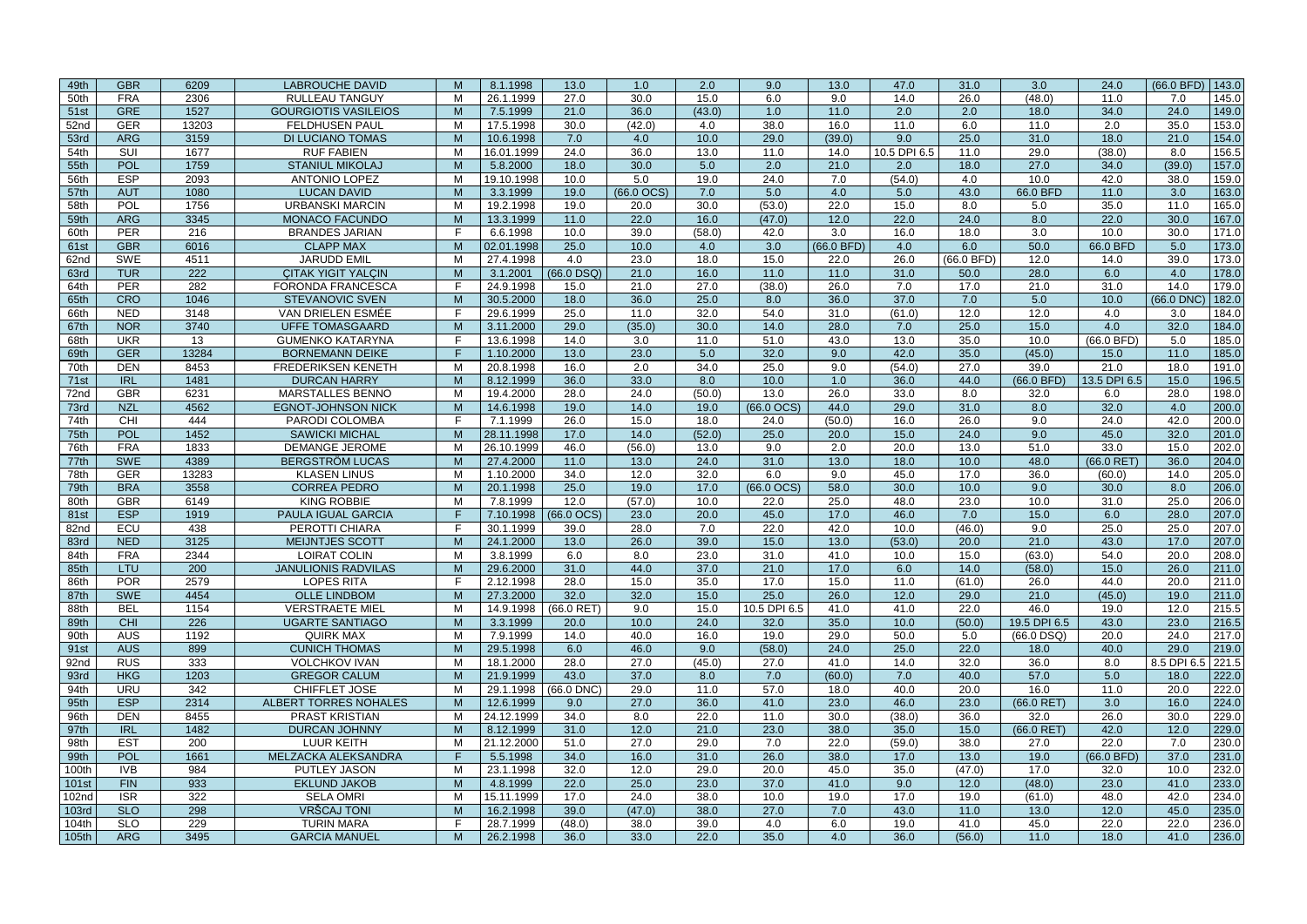| 106th        | <b>CHN</b> | 228   | YU HUIJIA                   |              | 9.2.2000   | $(66.0$ OCS $)$ | 45.0            | 24.0         | 7.0             | 20.0         | 51.0       | 1.0        | 11.0            | 48.0         | 32.0        | 239.0 |
|--------------|------------|-------|-----------------------------|--------------|------------|-----------------|-----------------|--------------|-----------------|--------------|------------|------------|-----------------|--------------|-------------|-------|
| 107th        | POL        | 1611  | <b>WALCZYK BARTOSZ</b>      | M            | 2.7.1999   | 30.0            | 41.0            | 23.0         | 33.0            | 34.0         | 22.0       | 16.0       | 7.0             | $(66.0$ BFD) | 34.0        | 240.0 |
| 108th        | <b>ISV</b> | 720   | NICOLOSI TEDDY              | M            | 20.7.2000  | 47.0            | 42.0            | 29.0         | 12.0            | 15.0         | 21.0       | 32.0       | (53.0)          | 18.0         | 27.0        | 243.0 |
| 109th        | <b>BRA</b> | 3729  | <b>LOPES GABRIEL</b>        | M            | 4.1.2001   | 27.0            | 18.0            | (51.0)       | 21.0            | 15.0         | 45.0       | 30.0       | 23.0            | 41.0         | 24.0        | 244.0 |
| 110th        | <b>SLO</b> | 378   | <b>KOLMAN TAŠ</b>           | M            | 21.6.1999  | (49.0)          | 46.0            | 17.0         | 40.0            | 6.0          | 16.0       | 47.0       | 22.0            | 36.0         | 16.0        | 246.0 |
| 111th        | <b>BER</b> | 1037  | <b>COOPER CHASE</b>         | M            | 30.9.1998  | 21.0            | 43.0            | 7.0          | 13.0            | 32.0         | 58.0       | 21.0       | (66.0 BFD)      | 26.0         | 25.0        | 246.0 |
| 112th        | <b>FIN</b> | 971   | <b>VON KOSKULL JACOB</b>    | M            | 6.5.1998   | 21.0            | 28.0            | 26.0         | 6.0             | (61.0)       | 50.0       | 15.0       | 30.0            | 50.0         | 23.0        | 249.0 |
| 113th        | <b>BER</b> | 1008  | <b>PATTON CAMPBELL</b>      | M            | 7.3.2001   | 42.0            | 31.0            | 49.0         | 11.0            | 18.0         | (57.0)     | 13.0       | 46.0            | 12.0         | 28.0        | 250.0 |
| 114th        | <b>SWE</b> | 4521  | <b>BERGMAN FABIAN</b>       | M            | 27.9.1998  | 18.0            | 37.0            | 41.0         | 18.0            | 30.0         | (59.0)     | 30.0       | 25.0            | 21.0         | 31.0        | 251.0 |
| 115th        | CHI        | 460   | <b>FUENZALIDA BENJAMIN</b>  | M            | 21.3.2001  | 23.0            | 26.0            | (57.0)       | 7.0             | 40.0         | 31.0       | 53.0       | 30.0            | 17.0         | 26.0        | 253.0 |
| 116th        | <b>USA</b> | 18499 | <b>ELI BURNES</b>           | M            | 1.5.1999   | 43.0            | 35.0            | 40.0         | 22.0            | 26.0         | 15.0       | 14.0       | (55.0)          | 25.0         | 35.0        | 255.0 |
| 117th        | <b>NOR</b> | 3679  | <b>FREDRIK ANDRESEN</b>     | M            | 24.1.2000  | 29.0            | 22.0            | 11.0         | 30.0            | 45.0         | 18.0       | (59.0)     | 32.0            | 24.0         | 45.0        | 256.0 |
|              | <b>FIN</b> | 469   | <b>AIRAKORPI PIETARI</b>    | M            | 20.2.1998  | 12.0            | 40.0            | 36.0         | $(66.0$ OCS $)$ | 16.0         | 54.0       | 19.0       | 18.0            | 36.0         | 25.0        | 256.0 |
| 118th        |            |       |                             | F            |            |                 |                 |              |                 |              |            |            |                 |              |             |       |
| 119th        | <b>JPN</b> | 3112  | <b>UDAGAWA MANO</b>         |              | 19.6.1998  | 50.0            | (54.0)          | 34.0         | 28.0            | 17.0         | 27.0       | 8.0        | 24.0            | 44.0         | 27.0        | 259.0 |
| 120th        | <b>BER</b> | 1101  | <b>WOLLMAN MIKEY</b>        | M            | 2.6.2000   | 23.0            | $(66.0$ OCS $)$ | 40.0         | 35.0            | 32.0         | 38.0       | 37.0       | 34.0            | 11.0         | 9.0         | 259.0 |
| <b>121st</b> | <b>GRE</b> | 4794  | <b>KEFALLONITIS IASONAS</b> | M            | 14.4.2003  | 44.0            | (52.0)          | 28.0         | 17.0            | 20.0         | 8.0        | 37.0       | 50.0            | 15.0         | 41.0        | 260.0 |
| 122nd        | <b>BEL</b> | 1145  | <b>ORBIE PEPYN</b>          | м            | 12.9.2000  | 24.0            | 49.0            | 33.0         | 8.5 DPI 6.5     | 25.0         | (64.0)     | 34.0       | 29.0            | 13.0         | 50.0        | 265.5 |
| <b>123rd</b> | <b>BER</b> | 1029  | <b>WOLLMAN CECI</b>         | Е            | 23.1.1998  | 9.0             | 15.0            | 2.0          | 21.0            | 56.0         | 60.0       | 45.0       | 44.0            | 16.0         | $(66.0$ BFD | 268.0 |
| 124th        | <b>MON</b> | 1412  | <b>ILSLEY ALEXANDER</b>     | M            | 25.1.1999  | 30.0            | 30.0            | 26.0         | (52.0)          | 11.0         | 51.0       | 28.0       | 35.0            | 14.0         | 43.0        | 268.0 |
| 125th        | <b>URU</b> | 399   | <b>MOREIRA DOLORES</b>      | F            | 16.2.1999  | 40.0            | 31.0            | 49.0         | (52.0)          | 14.0         | 25.0       | 17.0       | 43.0            | 20.0         | 29.0        | 268.0 |
| 126th        | <b>GRE</b> | 4798  | <b>BAXEVANI VARVARA</b>     | F.           | 29.5.2000  | (53.0)          | 44.0            | 28.0         | 48.0            | 2.0          | 20.0       | 14.0       | 38.0            | 35.0         | 40.0        | 269.0 |
| 127th        | <b>FRA</b> | 2378  | PEDRON MAXIME               | $\mathbf{M}$ | 23.3.1999  | 48.0            | 18.0            | (57.0)       | 39.0            | 27.0         | 12.0       | 23.0       | 55.0            | 4.0          | 43.0        | 269.0 |
| 128th        | <b>AUT</b> | 995   | MÜLLER-HARTBURG LUNA        | F.           | 27.12.1998 | 8.0             | $(66.0$ OCS $)$ | 27.0         | 46.0            | 14.0         | 28.0       | 40.0       | 49.0            | 25.0         | 33.0        | 270.0 |
| 129th        | LTU        | 399   | JARŠOVAS SIMONAS            | $\mathsf{M}$ | 20.6.1999  | 26.0            | 14.0            | 37.0         | (57.0)          | 43.0         | 17.0       | 39.0       | 19.0            | 30.0         | 45.0        | 270.0 |
| 130th        | <b>BER</b> | 1324  | <b>SMITH BENN</b>           | M            | 25.7.1999  | 15.0            | 41.0            | (54.0)       | 48.0            | 40.0         | 32.0       | 26.0       | 5.0             | 38.0         | 28.0        | 273.0 |
| <b>131st</b> | <b>USA</b> | 17848 | <b>SHAWN HARVEY</b>         | $\mathsf{M}$ | 9.6.1999   | 17.0            | 18.0            | 31.0         | 29.0            | 23.0         | 58.0       | 27.0       | (59.0)          | 39.0         | 31.0        | 273.0 |
| 132nd        | <b>NZL</b> | 4558  | <b>HASLETT HENRY</b>        | M            | 3.7.1999   | 25.0            | 18.0            | 25.0         | 32.0            | 48.0         | (62.0)     | 33.0       | 12.0            | 42.0         | 39.0        | 274.0 |
| <b>133rd</b> | <b>BEL</b> | 1153  | <b>STEELANDT LENNERT</b>    | M            | 17.12.1999 | 23.0            | 58.0            | 42.0         | 28.0            | 31.0         | 45.0       | 12.0       | 35.0            | $(66.0$ DSQ) | 2.0         | 276.0 |
| 134th        | <b>AUS</b> | 728   | <b>DAVIES ANNABELLE</b>     | Е            | 17.10.1998 | 36.0            | 38.0            | 49.0         | 29.0            | (66.0 BFD)   | 26.0       | 29.0       | 17.0            | 36.0         | 17.0        | 277.0 |
|              |            | 687   |                             |              |            |                 |                 |              |                 |              |            |            |                 |              |             |       |
| 135th        | <b>MEX</b> |       | <b>RAGASOL EDUARDO</b>      | $\mathsf{M}$ | 19.12.1998 | 37.0            | 45.0            | 45.0         | 36.0            | 28.0         | 23.0       | 24.0       | (52.0)          | 3.0          | 37.0        | 278.0 |
| 136th        | <b>PER</b> | 324   | <b>GIURIA ANGELLO</b>       | м            | 23.2.1999  | 41.0            | 22.0            | 35.0         | 42.0            | 32.0         | 25.0       | 14.0       | $(66.0$ DNC $)$ | 9.0          | 58.0        | 278.0 |
| 137th        | <b>PER</b> | 327   | ZAPATA ALEJANDRO            | M            | 30.4.2000  | 38.0            | 28.0            | 48.0         | 24.0            | 53.0         | (66.0 BFD) | 5.0        | 17.5 DPI 6.5    | 24.0         | 41.0        | 278.5 |
| 138th        | <b>IRL</b> | 1485  | <b>PARKER MEGAN</b>         | F.           | 7.7.1998   | 12.0            | 15.0            | 28.0         | 32.0            | 38.0         | 53.0       | 32.0       | 13.0            | (56.0)       | 56.0        | 279.0 |
| 139th        | <b>NZL</b> | 4559  | <b>FYFE THOMAS</b>          | M            | 24.2.2000  | 35.0            | 25.0            | 30.0         | 8.0             | 37.0         | 28.0       | 30.0       | (60.0)          | 56.0         | 32.0        | 281.0 |
| 140th        | CRO        | 1090  | <b>GACIC MARKO</b>          | м            | 8.2.1998   | 36.0            | 17.0            | 27.0         | (66.0 BFD)      | 10.0         | 66.0 BFD   | 66.0 BFD   | 20.0            | 33.0         | 7.0         | 282.0 |
| <b>141st</b> | <b>TUR</b> | 157   | <b>CALIN HALUK</b>          | M            | 19.12.1998 | 23.0            | 34.0            | 31.0         | 38.0            | 34.0         | 20.0       | 22.0       | 47.0            | 33.0         | (66.0 DNC)  | 282.0 |
| 142nd        | <b>BEL</b> | 1156  | <b>VANDAELE JASPER</b>      | M            | 1.6.1999   | 14.0            | 33.0            | 29.0         | 30.0            | 29.0         | (61.0)     | 22.0       | 42.0            | 30.0         | 55.0        | 284.0 |
| 143rd        | <b>URU</b> | 390   | <b>RIAL SANTIAGO</b>        | M            | 26.6.1999  | 33.0            | 34.0            | 32.0         | 36.0            | 27.0         | 24.0       | (57.0)     | 34.0            | 41.0         | 23.0        | 284.0 |
| 144th        | <b>CZE</b> | 110   | <b>MARECEK SIMON</b>        | M            | 6.2.1999   | 50.0            | 19.0            | 20.0         | 43.0            | 31.0         | 29.0       | 30.0       | 33.0            | 31.0         | (61.0)      | 286.0 |
| 145th        | <b>ISV</b> | 925   | MCKENZIE SCOTT              | M            | 25.9.1998  | 24.0            | 29.0            | 52.0         | 21.0            | $(66.0$ RET) | 47.0       | 36.0       | 37.0            | 30.0         | 13.0        | 289.0 |
| 146th        | <b>BEL</b> | 1135  | <b>MAENHAUT ISAURA</b>      | F.           | 14.12.1998 | 31.0            | 37.0            | 13.0         | $(66.0$ OCS $)$ | 33.0         | 21.0       | 47.0       | 31.0            | 32.0         | 44.0        | 289.0 |
| 147th        | <b>ECU</b> | 777   | <b>RIZZO RAFAELLA</b>       | F            | 23.6.2000  | 41.0            | 20.0            | 37.0         | 19.0            | 21.0         | 41.0       | (44.0)     | 35.0            | 38.0         | 44.0        | 296.0 |
| 148th        | CAN        | 1465  | VITTECOQ JUSTIN             | M            | 24.11.1999 | 33.0            | 41.0            | 31.0         | 13.0            | (50.0)       | 37.0       | 13.0       | 45.0            | 38.0         | 49.0        | 300.0 |
| 149th        | <b>NZL</b> | 4560  | <b>GIFFORD ALASTAIR</b>     | M            | 7.5.1999   | 20.0            | 5.0             | 26.0         | 54.0            | 39.0         | 42.0       | (66.0 BFD) | 6.0             | 44.0         | 66.0 DNC    | 302.0 |
| 150th        | <b>DOM</b> | 20    | LUGTMEIJER CELESTE          | E            | 7.6.1998   | 8.0             | 48.0            | 14.0         | 47.0            | 57.0         | (63.0)     | 58.0       | 40.0            | 21.0         | 10.0        | 303.0 |
| 151st        | <b>FIN</b> | 859   | <b>WYERS JON</b>            | M            | 18.10.1999 | 37.0            | 48.0            | (56.0)       | 5.0             | 30.0         | 47.0       | 38.0       | 30.0            | 23.0         | 48.0        | 306.0 |
|              | <b>DEN</b> | 8456  |                             |              |            | 37.0            | 17.0            | 33.0         |                 | 54.0         |            | 35.0       | 19.0            |              |             |       |
| 152nd        |            |       | PIETERS SEBASTIAN           | M            | 15.8.1998  |                 |                 |              | (56.0)          |              | 48.0       |            |                 | 23.0         | 40.0        | 306.0 |
| <b>153rd</b> | <b>EST</b> | 180   | <b>RISTMETS MIKAEL</b>      | M            | 22.5.1999  | 33.0            | 43.0            | 35.0         | 53.0            | (54.0)       | 30.0       | 16.0       | 24.0            | 47.0         | 26.0        | 307.0 |
| 154th        | <b>JPN</b> | 3258  | HACHISUKA SHINNOSUKE        | M            | 3.9.1999   | 47.0            | 38.0            | 35.0         | 58.0            | 43.0         | 29.0       | (66.0 BFD) | 35.0            | 19.0         | 6.0         | 310.0 |
| 155th        | <b>IRL</b> | 1463  | MC CANN JAMES               | M            | 12.8.2000  | 44.0            | 48.0            | (63.0)       | 12.0            | 15.0         | 50.0       | 51.0       | 47.0            | 25.0         | 19.0        | 311.0 |
| 156th        | <b>ISR</b> | 131   | ROOZ YOAV                   | M            | 4.6.1999   | 24.0            | 50.0            | (61.0)       | 34.0            | 35.0         | 32.0       | 45.0       | 37.0            | 17.0         | 37.0        | 311.0 |
| 157th        | <b>AUT</b> | 848   | <b>BLASSNIG MARCEL</b>      | M            | 24.4.1998  | 42.0            | (53.0)          | 18.0         | 46.0            | 51.0         | 39.0       | 16.0       | 15.0            | 34.0         | 52.0        | 313.0 |
| 158th        | <b>URU</b> | 362   | <b>SCHEWE MAXIMILIAN</b>    | M            | 27.2.1998  | 32.0            | 17.0            | (59.0)       | 27.0            | 57.0         | 19.0       | 55.0       | 53.0            | 33.0         | 22.0        | 315.0 |
| 159th        | <b>IRL</b> | 1486  | <b>BUCKLEY ALIX</b>         | F            | 1.3.2000   | 26.0            | 28.0            | 61.0         | 3.0             | (66.0 BFD)   | 30.0       | 66.0 DNC   | 22.0            | 57.0         | 24.0        | 317.0 |
| 160th        | <b>EST</b> | 179   | PAAL KAAREL                 | M            | 5.9.2001   | 44.0            | 41.0            | 22.0         | $(66.0$ OCS $)$ | 27.0         | 51.0       | 26.0       | 37.0            | 27.0         | 42.0        | 317.0 |
| <b>161st</b> | <b>ANG</b> | 306   | <b>JOANA ANTONIO</b>        | M            | 27.5.1998  | 27.0            | 23.0            | $(66.0$ dnc) | 66.0 DNC        | 7.0          | 37.0       | 47.0       | 21.0            | 39.0         | 51.0        | 318.0 |
| 162nd        | <b>NOR</b> | 3749  | <b>JACOB LEPPEROD</b>       | M            | 25.2.1998  | 14.0            | 25.0            | 47.0         | 43.0            | 31.0         | 39.0       | 33.0       | 39.0            | 49.0         | (51.0)      | 320.0 |
|              |            |       |                             |              |            |                 |                 |              |                 |              |            |            |                 |              |             |       |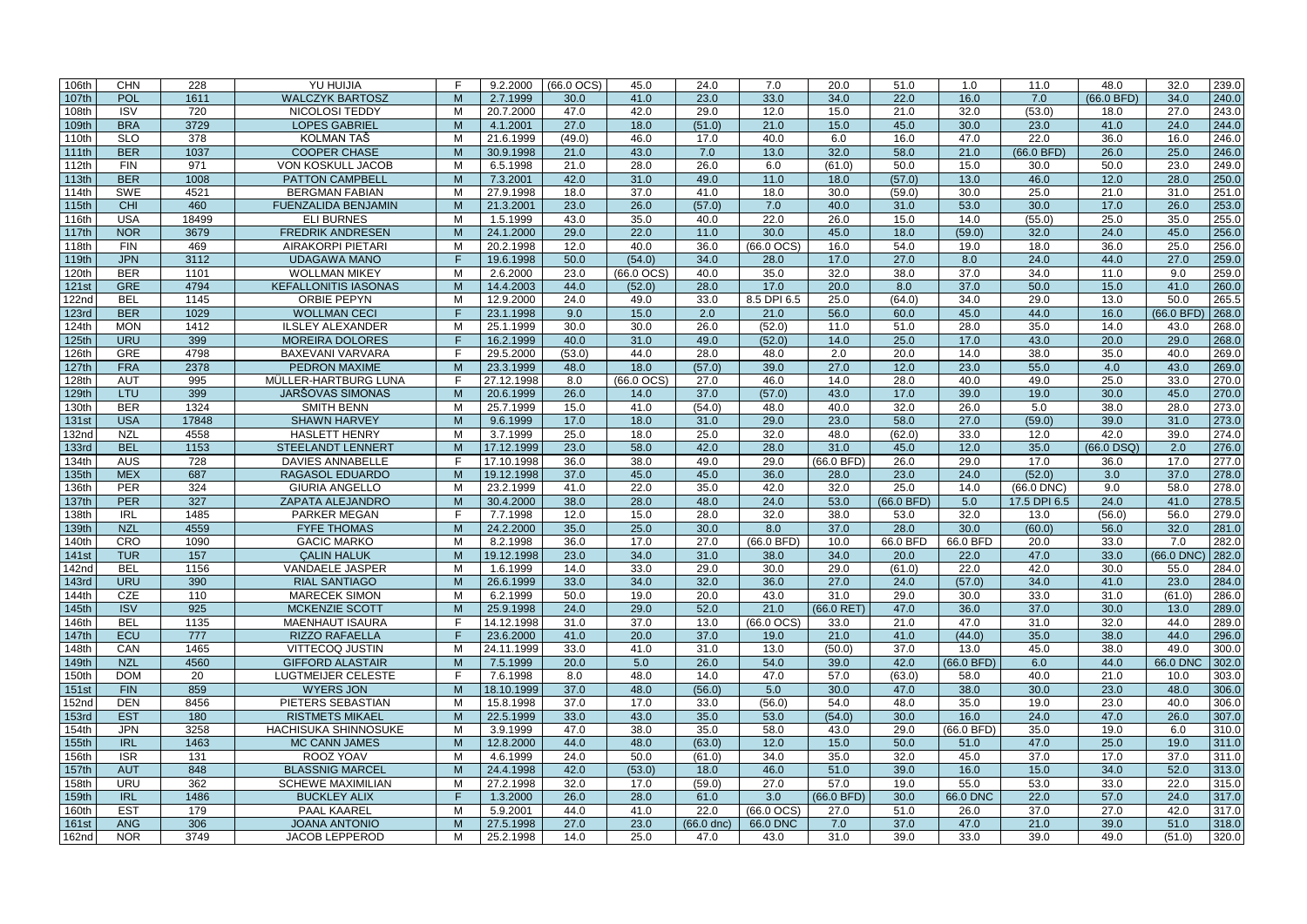| 163rd        | <b>URU</b> | 392            | <b>DIZ FERNANDO</b>          | M      | 18.12.1999 | (54.0)       | 30.0   | 33.0      | 48.0         | 52.0   | 45.0         | 36.0       | 15.0         | 28.0              | 33.0                  | 320.0 |
|--------------|------------|----------------|------------------------------|--------|------------|--------------|--------|-----------|--------------|--------|--------------|------------|--------------|-------------------|-----------------------|-------|
| 164th        | <b>NOR</b> | 3620           | <b>HERMAN REIERSEN</b>       | м      | 27.3.1998  | 51.0         | (53.0) | 14.0      | 16.0         | 44.0   | 41.0         | 41.0       | 33.0         | 29.0              | 53.0                  | 322.0 |
| 165th        | <b>DEN</b> | 8452           | <b>WENTZIN VICTOR</b>        | M      | 13.8.1999  | 45.0         | 29.0   | 51.0      | 41.0         | 47.0   | 5.0          | 53.0       | 16.0         | (61.0)            | 36.0                  | 323.0 |
| 166th        | <b>DEN</b> | 8454           | <b>LYNGBEK PHILLIP</b>       | м      | 13.6.1998  | 45.0         | 13.0   | 20.0      | 55.0         | 40.0   | 56.0         | (58.0)     | 6.0          | 53.0              | 36.0                  | 324.0 |
| 167th        | ECU        | 410            | <b>LUIS ACOSTA</b>           | M      | 7.1.1998   | 45.0         | 51.0   | 19.0      | 23.0         | 36.0   | 52.0         | (58.0)     | 23.0         | 27.0              | 50.0                  | 326.0 |
| 168th        | <b>POR</b> | 2589           | <b>LUZ AFONSO</b>            | M      | 19.4.1999  | 21.0         | 19.0   | 44.0      | 49.0         | 48.0   | 19.0         | (66.0 BFD) | 57.0         | 16.0              | 54.0                  | 327.0 |
| 169th        | <b>TUR</b> | 333            | <b>MANDALINCI ONUR CEMIL</b> | M      | 17.3.1998  | $(66.0$ DSQ) | 12.0   | 25.0      | 58.0         | 55.0   | 29.0         | 19.0       | 54.0         | 31.0              | 46.0                  | 329.0 |
| 170th        | <b>HUN</b> | 1159           | <b>TENKE ARON</b>            | M      | 26.4.1999  | 9.0          | 24.0   | (66.0 DNC | 37.0         | 24.0   | 44.0         | 29.0       | 40.0         | 66.0 BFD          | 58.0                  | 331.0 |
| 171st        | <b>CAN</b> | 1587           | <b>RIEDER JACK</b>           | M      | 18.11.1999 | 55.0         | 54.0   | 59.0      | 28.0         | 25.0   | 38.0         | 33.0       | 19.0         | 20.0              | (66.0 DNC             | 331.0 |
| 172nd        | <b>TUN</b> | 3              | <b>RIDENE RAMI</b>           | M      | 24.2.1999  | 51.0         | 31.0   | 45.0      | $(66.0$ OCS) | 40.0   | 62.0         | 37.0       | 52.0         | 1.0               | 15.0                  | 334.0 |
| 173rd        | <b>MEX</b> | 724            | <b>VARELA ADRÍAN</b>         | M      | 19.1.1999  | 52.0         | 49.0   | 28.0      | 16.0         | 43.0   | 32.0         | 55.0       | 40.0         | (59.0)            | 19.0                  | 334.0 |
| 174th        | <b>ROU</b> | 7000           | <b>NEAGU PETRU</b>           | M      | 3.7.2001   | 46.0         | 45.0   | 49.0      | 26.0         | 38.0   | 22.0         | 28.0       | (52.0)       | 51.0              | 29.0                  | 334.0 |
| 175th        | <b>IVB</b> | 1701           | <b>LETTSOME THAD</b>         | M      | 17.1.2002  | 33.0         | 33.0   | 12.0      | 43.0         | 33.0   | 63.0         | 39.0       | $(66.0$ DNC) | 48.0              | 31.0                  |       |
|              |            |                |                              |        |            |              |        |           |              |        |              |            |              |                   |                       | 335.0 |
| 176th        | <b>JPN</b> | 3230           | <b>TAKAYAMA SOTA</b>         | м<br>F | 25.3.1999  | 40.0         | 42.0   | 30.0      | 25.0         | 33.0   | 24.0         | 45.0       | 49.0         | (66.0 BFD)        | 47.0                  | 335.0 |
| 177th        | <b>NOR</b> | 3699           | <b>KRISTINE WILHELMSEN</b>   |        | 20.1.1998  | 31.0         | 45.0   | 48.0      | 39.0         | 30.0   | (51.0)       | 11.0       | 39.0         | 44.0              | 50.0                  | 337.0 |
| 178th        | <b>JPN</b> | 3270           | NISHIMURA SOSHIRO            | M      | 8.5.1999   | (55.0)       | 49.0   | 50.0      | 45.0         | 16.0   | 32.0         | 42.0       | 46.0         | 22.0              | 35.0                  | 337.0 |
| 179th        | <b>KOR</b> | 392            | <b>CHOI WONBIN</b>           | M      | 2.6.1999   | 46.0         | 44.0   | 32.0      | 5.0          | (65.0) | 43.0         | 49.0       | 33.0         | 37.0              | 51.0                  | 340.0 |
| 180th        | <b>RUS</b> | 202            | <b>VOROBEV SERGEI</b>        | M      | 24.7.1998  | 58.0         | (59.0) | 52.0      | 35.0         | 37.0   | 19.0         | 28.0       | 50.0         | $\overline{27.0}$ | 34.0                  | 340.0 |
| 181st        | <b>ISV</b> | 579            | <b>MURPHY CHRISTOPHER</b>    | M      | 1.10.1998  | 35.0         | 29.0   | 46.0      | 41.0         | 39.0   | 55.0         | 35.0       | 23.0         | 37.0              | $(66.0$ BFD           | 340.0 |
| 182nd        | <b>AUT</b> | 2008           | <b>KOIDL FLORIAN</b>         | м      | 15.4.1998  | 49.0         | (53.0) | 23.0      | 44.0         | 35.0   | 31.0         | 49.0       | 36.0         | 29.0              | 45.0                  | 341.0 |
| <b>183rd</b> | <b>BUL</b> | 241            | <b>GEORGI MAKSIMON</b>       | M      | 3.9.1998   | 22.0         | 26.0   | 42.0      | 30.0         | 59.0   | 43.0         | 39.0       | 50.0         | (63.0)            | 31.0                  | 342.0 |
| 184th        | <b>IND</b> | 1403           | SARAVANAN VISHNU             | M      | 24.2.1999  | 20.0         | 35.0   | 26.0      | 44.0         | 50.0   | 43.0         | 37.0       | 54.0         | 34.0              | (57.0)                | 343.0 |
| 185th        | <b>KOR</b> | 424            | <b>PARK SUNGBIN</b>          | M      | 10.10.2000 | 46.0         | 61.0   | 38.0      | 14.0         | 14.0   | 52.0         | 34.0       | 20.0         | (66.0 DNC)        | 66.0 BFD              | 345.0 |
| 186th        | <b>PER</b> | 325            | <b>CARBAJAL RODRIGO</b>      | M      | 12.7.1999  | 20.0         | 20.0   | 37.0      | 54.0         | 54.0   | 26.0         | 55.0       | 36.0         | (66.0 BFD)        | 43.0                  | 345.0 |
| 187th        | <b>ISV</b> | 413            | <b>CLARKE PAIGE</b>          | F      | 13.4.1999  | 30.0         | 36.0   | 43.0      | (51.0)       | 46.0   | 35.0         | 42.0       | 27.0         | 37.0              | 49.0                  | 345.0 |
| 188th        | <b>POR</b> | 2583           | <b>LIMA MAFALDA</b>          | E      | 14.4.1998  | 12.0         | 26.0   | 36.0      | $(66.0$ OCS) | 54.0   | 36.0         | 38.0       | 25.0         | 61.0              | 59.0                  | 347.0 |
| 189th        | <b>ANG</b> | 303            | <b>ANDRE FILIPE</b>          | M      | 25.5.1998  | 22.0         | 16.0   | 44.0      | 45.0         | 46.0   | 26.0         | 54.0       | 29.0         | $(66.0$ BFD)      | 66.0 BFD              | 348.0 |
| 190th        | <b>AUS</b> | 1082           | <b>GROGAN JAMES</b>          | м      | 22.10.1999 | 10.0         | 13.0   | 39.0      | 55.0         | 56.0   | 49.0         | 48.0       | 37.0         | (58.0)            | 46.0                  | 353.0 |
| 191st        | <b>ISR</b> | 901            | <b>KALDERON YARDEN</b>       | M      | 18.7.1999  | 57.0         | 44.0   | (62.0)    | 47.0         | 51.0   | 14.0         | 56.0       | 28.0         | 26.0              | 33.0                  | 356.0 |
| 192nd        | <b>EST</b> | 131            | <b>HOLTER KARSTEN</b>        | M      | 11.6.2000  | 47.0         | 46.0   | (55.0)    | 33.0         | 49.0   | 39.0         | 21.0       | 32.0         | 54.0              | 37.0                  | 358.0 |
| 193rd        | <b>ANT</b> | $\mathbf{3}$   | <b>BAVAY LOUIS</b>           | M      | 15.1.2001  | 53.0         | (60.0) | 53.0      | 20.0         | 42.0   | 13.0         | 44.0       | 43.0         | 37.0              | 55.0                  | 360.0 |
| 194th        | <b>HUN</b> | 155            | <b>TOTH LEVENTE</b>          | M      | 12.11.1998 | 39.0         | 35.0   | 41.0      | 49.0         | 59.0   | (62.0)       | 19.0       | 26.0         | 46.0              | 46.0                  | 360.0 |
| 195th        | <b>HKG</b> | 1201           | <b>TULLOCH SOPHIE</b>        | F      | 4.10.1998  | (54.0)       | 37.0   | 46.0      | 35.0         | 42.0   | 54.0         | 43.0       | 29.0         | 41.0              | 35.0                  | 362.0 |
| 196th        | <b>POR</b> | 2442           | <b>SERRA ANDRE</b>           | M      | 1.10.2000  | 52.0         | 58.0   | 18.0      | 56.0         | 19.0   | 18.0         | (60.0)     | 52.0         | 39.0              | 54.0                  | 366.0 |
| 197th        | <b>AHO</b> | 69             | <b>SMITH NATHAN</b>          | M      | 10.2.2002  | 57.0         | (62.0) | 40.0      | 33.0         | 33.0   | 44.0         | 42.0       | 51.0         | 28.0              | 38.0                  | 366.0 |
| 198th        | <b>HKG</b> | 142            | <b>SIN KA CHUN</b>           | M      | 16.10.1998 | 38.0         | 56.0   | 44.0      | 15.0         | 37.0   | 38.0         | 41.0       | (59.0)       | 47.0              | 51.0                  | 367.0 |
| 199th        | <b>MEX</b> | 708            | <b>ALOI GIOVANNI</b>         | M      | 5.10.1999  | 16.0         | 39.0   | 55.0      | 55.0         | 47.0   | 55.0         | 36.0       | 22.0         | (56.0)            | 42.0                  | 367.0 |
| 200th        | <b>RSA</b> | 1385           | <b>DIVARIS GEORGOU</b>       | M      | 5.4.2000   | 45.0         | 46.0   | (53.0)    | 44.0         | 36.0   | 40.0         | 50.0       | 25.0         | 35.0              | 46.0                  | 367.0 |
| 201st        | <b>JPN</b> | 3159           | HANADA YOSHIHIRO             | M      | 22.6.2000  | 35.0         | 51.0   | 44.0      | 23.0         | 27.0   | 57.0         | (59.0)     | 44.0         | 54.0              | 33.0                  | 368.0 |
| 202nd        | <b>KOR</b> | 398            | <b>CHOI GUNHAK</b>           | M      | 12.4.2001  | 54.0         | 57.0   | 60.0      | 22.0         | (63.0) | 20.0         | 46.0       | 54.0         | 9.0               | 47.0                  | 369.0 |
| 203rd        | <b>ANT</b> | $\overline{2}$ | <b>FALCONE ROCCO</b>         | M      | 27.12.2000 | 60.0         | 32.0   | 48.0      | 39.0         | 24.0   | 53.0         | 50.0       | (62.0)       | 16.0              | 48.0                  | 370.0 |
| 204th        | <b>RUS</b> | 328            | <b>KRIVOBOKOV SEMEN</b>      | M      | 10.10.2000 | 38.0         | 56.0   | 25.0      | 36.0         | 60.0   | $(66.0$ DSQ) | 21.0       | 20.0         | 66.0 BFD          | 52.0                  | 374.0 |
| 205th        | ECU        | 2212           | DE IULIO ROMINA              | F      | 22.12.1998 | 53.0         | 25.0   | 46.0      | 51.0         | 44.0   | 57.0         | (66.0 BFD) | 61.0         | 20.0              | 22.0                  | 379.0 |
| 206th        | <b>EST</b> | 166            | ERISALU ROBIN-VILLEM         | M      | 9.3.2000   | 51.0         | 55.0   | (59.0)    | 23.0         | 50.0   | 34.0         | 40.0       | 31.0         | 43.0              | 53.0                  | 380.0 |
| 207th        | <b>RUS</b> | 5005           | <b>MEKHANIKOV SEMEN</b>      | M      | 7.4.2000   | 57.0         | 22.0   | 53.0      | 20.0         | 47.0   | 42.0         | (66.0 BFD) | 44.0         | 66.0 DNE          | 30.0                  | 381.0 |
| 208th        | <b>CZE</b> | 70             | <b>ZIVNA VERONIKA</b>        | E      | 17.9.1998  | 54.0         | 53.0   | 34.0      | 40.0         | 23.0   | 33.0         | (61.0)     | 49.0         | 50.0              | 48.0                  | 384.0 |
| 209th        | <b>LTU</b> | 387            | <b>STANKUS KOSTAS</b>        | M      | 9.11.1999  | 41.0         | 52.0   | 39.0      | (59.0)       | 45.0   | 34.0         | 34.0       | 53.0         | 29.0              | 58.0                  | 385.0 |
| 210th        | <b>KOR</b> | 393            | <b>KIM DAJEONG</b>           | E      | 29.1.2001  | 47.0         | 47.0   | 55.0      | 34.0         | 52.0   | 44.0         | 44.0       | (57.0)       | 12.0              | 54.0                  | 389.0 |
| 211th        | <b>IND</b> | 1037           | <b>DUTTA ARYAMAN</b>         | M      | 17.8.1998  | 52.0         | 50.0   | 43.0      | 49.0         | 58.0   | 34.0         | 27.0       | 28.0         | (62.0)            | 48.0                  | 389.0 |
| 212th        | <b>AUS</b> | 1160           | <b>SELLEY BLAKE</b>          | M      | 9.2.1998   | 28.0         | 40.0   | 56.0      | 33.0         | 57.0   | (58.0)       | 51.0       | 33.0         | 57.0              | 36.0                  | 391.0 |
| 213th        | <b>MEX</b> | 671            | <b>REYES MILTON</b>          | M      | 23.7.1999  | 53.0         | 50.0   | 40.0      | 42.0         | 46.0   | (62.0)       | 43.0       | 43.0         | 42.0              | 34.0                  | 393.0 |
| 214th        | <b>ISR</b> | 876            | PALENSIA EDEN                | M      | 4.4.1999   | 49.0         | 47.0   | 41.0      | 44.0         | 37.0   | 35.0         | 49.0       | 42.0         | (50.0)            | 49.0                  | 393.0 |
| 215th        | <b>BUL</b> | 243            | <b>HRISTO ZHEGLEV</b>        | M      | 16.8.2000  | (58.0)       | 51.0   | 46.0      | 49.0         | 46.0   | 27.0         | 46.0       | 48.0         | 52.0              | 29.0                  | 394.0 |
| 216th        | <b>CZE</b> | 765            | <b>KEBLOVA LUCIE</b>         | E      | 16.10.2000 | 59.0         | 57.0   | 42.0      | 50.0         | 52.0   | (60.0)       | 38.0       | 38.0         | 39.0              | 23.0                  | 398.0 |
| 217th        | <b>HKG</b> | 1200           | <b>HELDMAN FERDINAND</b>     | M      | 20.1.1999  | 56.0         | 59.0   | 57.0      | 19.0         | 12.0   | 49.0         | 57.0       | 56.0         | 35.0              | $(66.0$ DNC) 400.0    |       |
| 218th        | <b>RSA</b> | 1384           | <b>GIBBS CALVIN</b>          | M      | 20.3.1999  | 43.0         | 34.0   | 38.0      | 50.0         | 49.0   | 59.0         | 54.0       | 34.0         | 40.0              | $(66.0$ DNC $)$ 401.0 |       |
| 219th        | <b>AHO</b> | 72             | <b>KNOL LEONARDO</b>         | M      | 24.2.1999  | 50.0         | 55.0   | 43.0      | 46.0         | 52.0   | 50.0         | 54.0       | 47.0         | 8.0               | $(66.0$ BFD) 405.0    |       |
|              |            |                |                              |        |            |              |        |           |              |        |              |            |              |                   |                       |       |